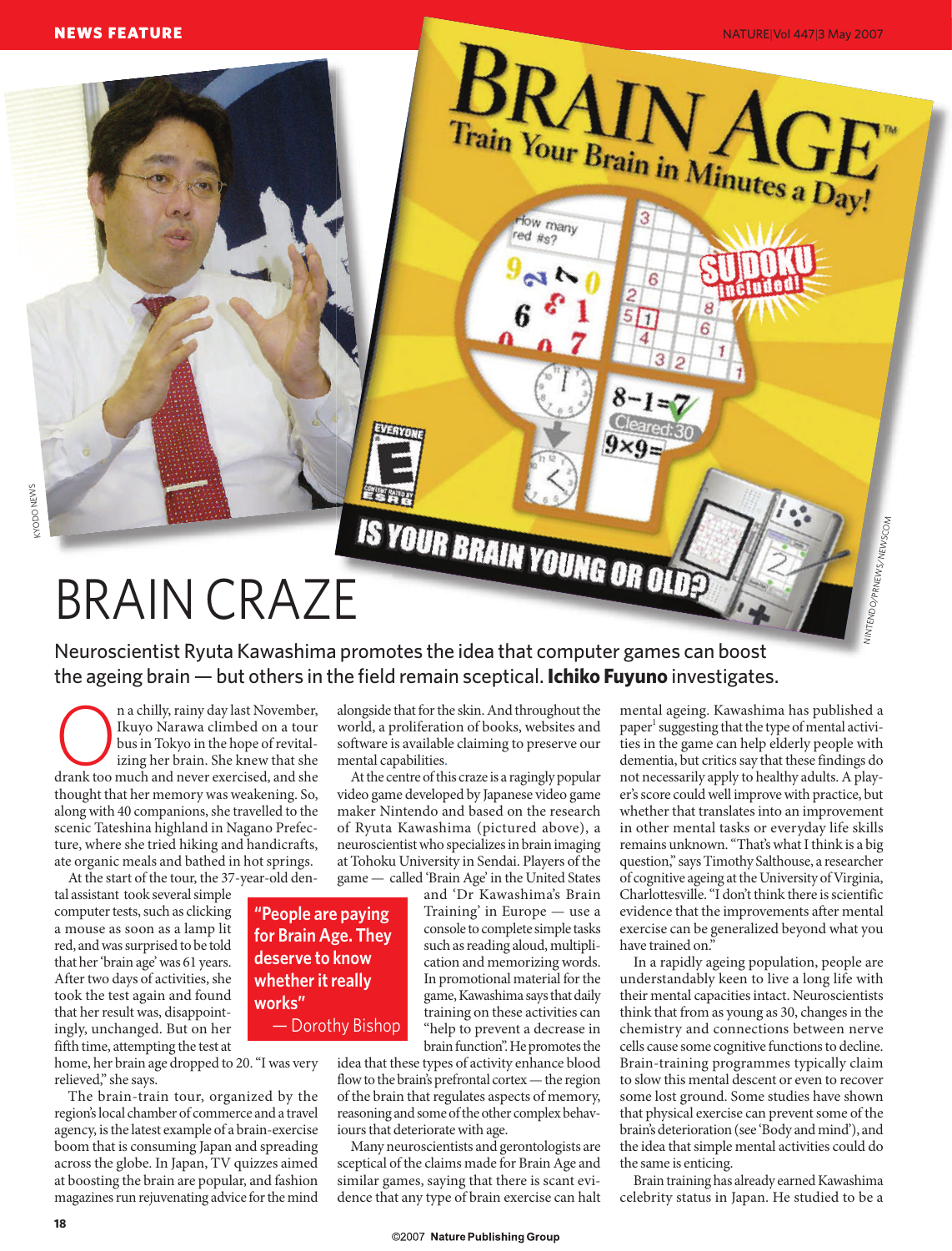VEWSCOM

physician but, after learning about imaging techniques at Sweden's Karolinska Institute in Stockholm, he became one of the first to pursue brain-imaging research in Japan. Using techniques such as functional magnetic resonance imaging (fMRI), he showed that blood flow to the brain's prefrontal cortex increases when people are calculating sums quickly or reading aloud. He has published more than 100 drill books with such exercises for adults.

#### **Mental work-outs**

In 2001, Kawashima won a coveted ¥60-million (US\$500,000) grant from the Japan Science and Technology Agency in Saitama to study whether mental exercises improve cognitive function in elderly people. He and his team investigated 32 individuals who had been diagnosed with Alzheimer's dementia in Eiju-no-sato nursing home, Fukuoka. Over six months, half of the people were asked to do simple calculations and language tests, such as arithmetic division or reading fairy tales aloud; the other half received no training. Kawashima's team measured their cognitive status before and after the training with two widely used tests to diagnose dementia — the Mini-Mental State Examination (MMSE) and the Frontal Assessment Battery (FAB). The tests included questions such as "What day of the week is it?" and "What do bananas and oranges have in common?"

People in the training group improved their FAB score, maintained their MMSE score and became more communicative and independent



than they had been before the training. The control group, however, showed no change in FAB score and a decline in the MMSE score<sup>1</sup>. In addition, a 75-year-old man in the treatment group regained his ability to go to the toilet by himself, and a 77-year-old woman who used to come to the learning centre in her pajamas started to arrive fully dressed.

Kawashima and the other authors acknowledge the study's limitations. They could not

# Body and mind

Physical activity is already heralded for warding off cardiovascular disease and various other conditions. A growing body of evidence suggests that it can improve mental health too.

In a recent study, 11 young people were given a 12-week aerobic exercise programme. Afterwards, the participants performed better at memory tests. The exercise also promoted blood flow to the dentate gyrus, a region of the brain important in memory and cognitive ageing, and the authors suggest that it promoted the birth of new neurons there (A. C. Pereira *et al. Proc. Natl Acad. Sci. USA* **104,** 5638–5643; 2007). But researchers are not sure

exactly how physical exercise benefits the brain, or how much exercise is best for brain function. Everyday life requires

numerous skills, points out Warner Schaie, a psychologist studying cognitive development at Pennsylvania State University in Philadelphia. So elderly people should continue to do intellectually stimulating activities and to interact with other people, he says. The activities can be tailored to individuals' taste — from volunteer work to square dancing and travelling.

Many experts say that leading a generally healthy lifestyle — including physical



exercise, a good diet and mental and social activity — is probably the surest route to cognitive health. "The hypothesis we have is that mental and physical activities, social engagement and lowering vascular risks can lessen your chances of a decline in cognition," says Marilyn Albert, from Johns Hopkins School of Medicine in Baltimore, Maryland. "But we have a long way to go to<br>understand that." understand that."

tell whether the cognitive improvements were attributable to the training itself, or to the extra attention and social interaction the individuals received from the experimenters and nursing staff. But Kawashima thinks that the method may have stimulated the prefrontal cortex, causing improvements in general cognitive functions such as communication. He called the method 'learning therapy', and it has now been introduced at 300 nursing homes across Japan at a monthly cost of ¥1,575 per user. Kawashima has conducted two more unpublished studies of the same training on elderly people with and without dementia and says that the training improved their MMSE scores.

### **Adult entertainment**

At the end of 2004, Kawashima was contacted  $\frac{1}{2}$ by Nintendo. The company thought that his drill books could be turned into a stimulating game that would attract those adults who usually shy away from conventional video games.

Working with Nintendo to develop the game, Kawashima says that he studied 120 Japanese people aged from their 20s to their 70s. He used a technique called optical coherence tomography to examine blood flow in their brain while they tackled dozens of exercises, such as adding up numbers and memorizing Chinese characters. The tomography technique is not as accurate as fMRI, but Kawashima says that he used it because it was quicker and easier for the volunteers. He and his research team selected 15 tasks that boosted blood flow to the prefrontal cortex and calculated an average score for each age, which they used as a basis for the Brain Age game.